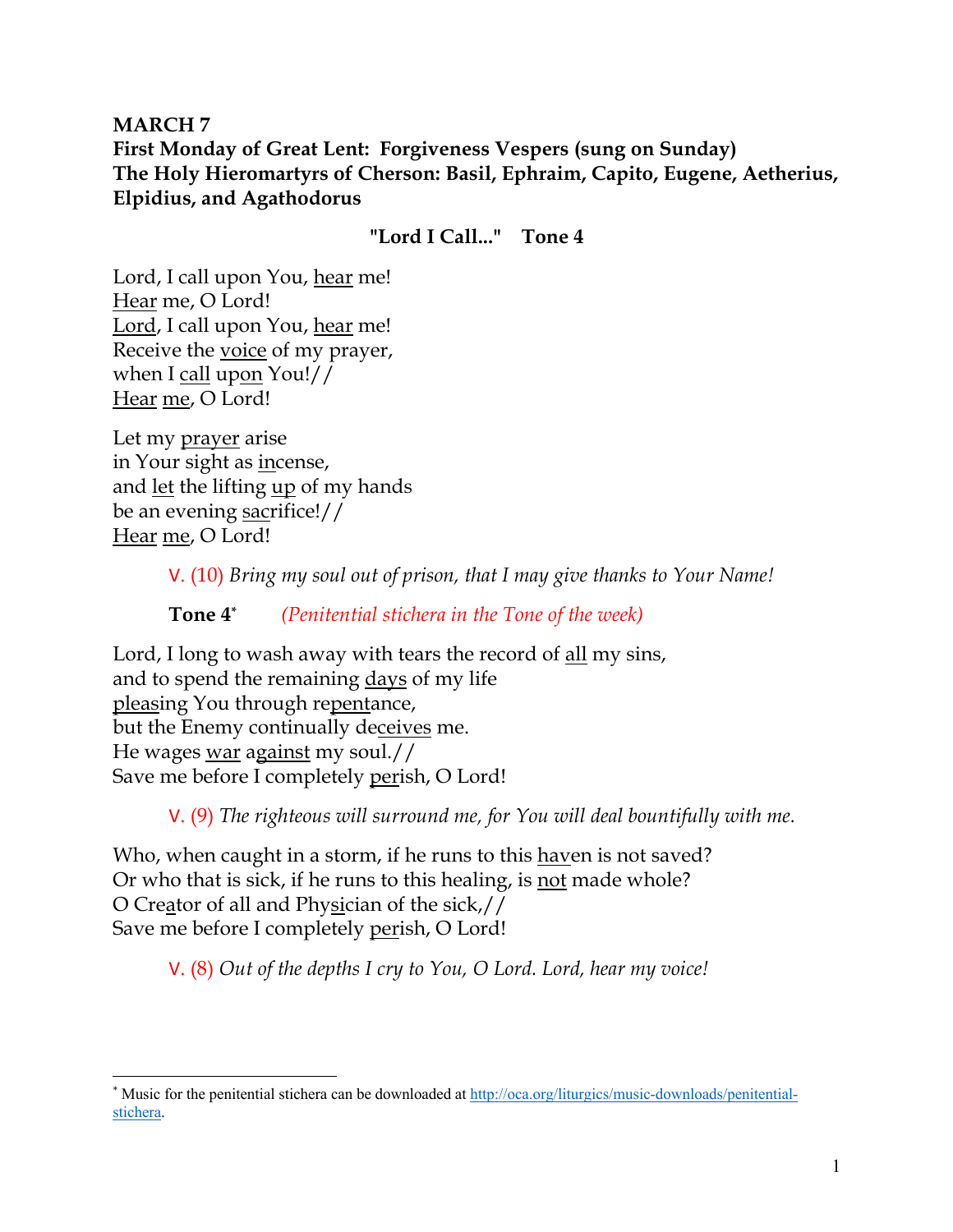Wash me in my tears, O Savior, for I am defiled by many sins! Therefore I fall before You:// I have sinned; have mercy on me, O God!

V. (7) *Let Your ears be attentive to the voice of my supplications!*

I, a sheep of Your rational flock, flee for refuge to You, the Good Shepherd. O God, I have gone astray;// seek me, and have mercy on me!

> V. (6) *If You, O Lord, should mark iniquities, Lord, who could stand? But there is forgiveness with You.*

**Tone 2†** *(from the Lenten Triodion, by Joseph) (Joseph of Arimathea)*

Let us humble the flesh by abstinence, as we follow the divine path of pure fasting! With prayers and tears let us seek the Lord, Who saves us! Let us put an end to anger, crying out: "Save us for we have sinned against You! Save us, O Christ our King, as You saved the men of Nineveh,// and make us partakers of Your heavenly Kingdom, O compassionate One!"

V. (5) *For Your Name's sake I wait for You, O Lord. My soul has waited for Your word; my soul has hoped on the Lord.* 

When I think of my deeds, O Lord, I am filled with despair, and know that I am worthy of every torment. I have despised Your commandments, O Savior. I have spent my life as a <u>prodigal</u>. I pray to You, O only merciful One: "Cleanse me by repentance, enlighten me through prayers and fasting,// and despise me not, O most gracious Benefactor of all!"

> V. (4) *From the morning watch until night, from the morning watch, let Israel hope on the Lord!*

<sup>†</sup> Music for the stichera from the Lenten Triodion can be downloaded at http://oca.org/liturgics/musicdownloads/lenten-triodion.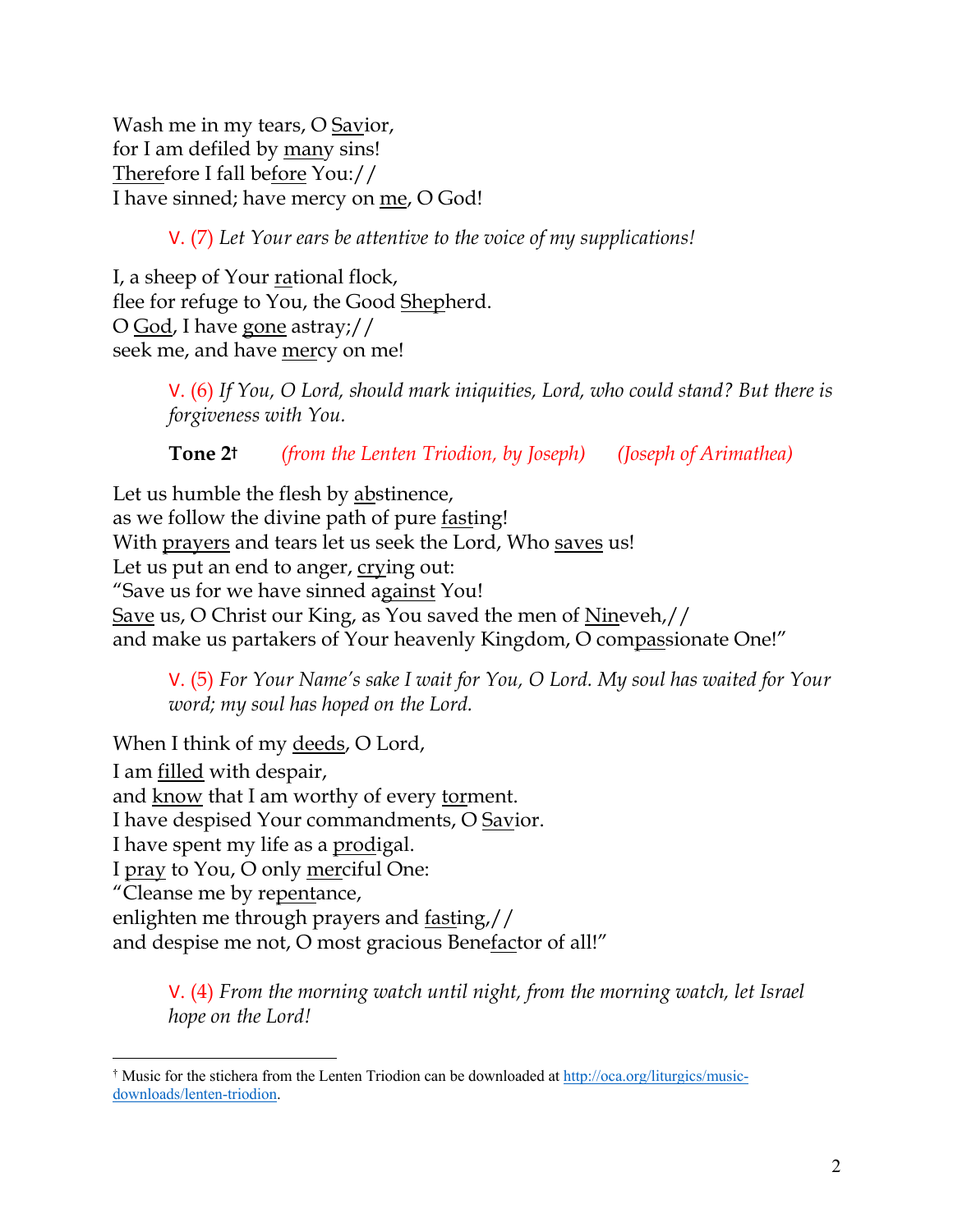### **Tone 2** *(from the Lenten Triodion, by Theodore)*

Let us begin the fast with joy! Let us prepare ourselves for spiritual efforts! Let us cleanse our soul and cleanse our flesh! Let us abstain from every passion as we abstain from food! Let us rejoice in virtues of the Spirit and fulfill them in love, that we all may see the Passion of Christ our God,// and rejoice in spirit at the holy **Pascha!** 

> V. (3) *For with the Lord there is mercy and with Him is plenteous redemption, and He will deliver Israel from all his iniquities.*

| Tone 4 | <i>(for the Hieromartyrs of Cherson)</i> | (You have given a sign) |
|--------|------------------------------------------|-------------------------|
|        |                                          |                         |

O heavenly-minded fathers, you were invincible martyrs, all-praised hierarchs and beacons of the universe, immovable pillars of the Church of God, and a foundation of sound doctrines, instructors of the pious and destroyers of error, light-bearing guides for our souls, fellow citizens with the Angels,// and champions of the Trinity.

V. (2) *Praise the Lord, all nations! Praise Him, all peoples!*

Let the glorious Ephraim be blessed with divine speeches, together with the divinely wise Basil, the mighty Cápito, the godly Agathadórus, Elpídius, Aethérius and the glorious Eugene; for they lived righteously and suffered in a holy way.// They were revealed to be inhabitants of the Kingdom of heaven.

V. (1) *For His mercy is confirmed on us, and the truth of the Lord endures forever.* 

Having mortified the carnal mind with ascetic labors, by invoking the name of God, the glorious Basil raised up a man from the dead. The most holy shepherd Capito was seen unconsumed while he stood and rejoiced in the midst of the fire. By their supplications, O Lover of man,// grant us the means of atonement and Your great mercy!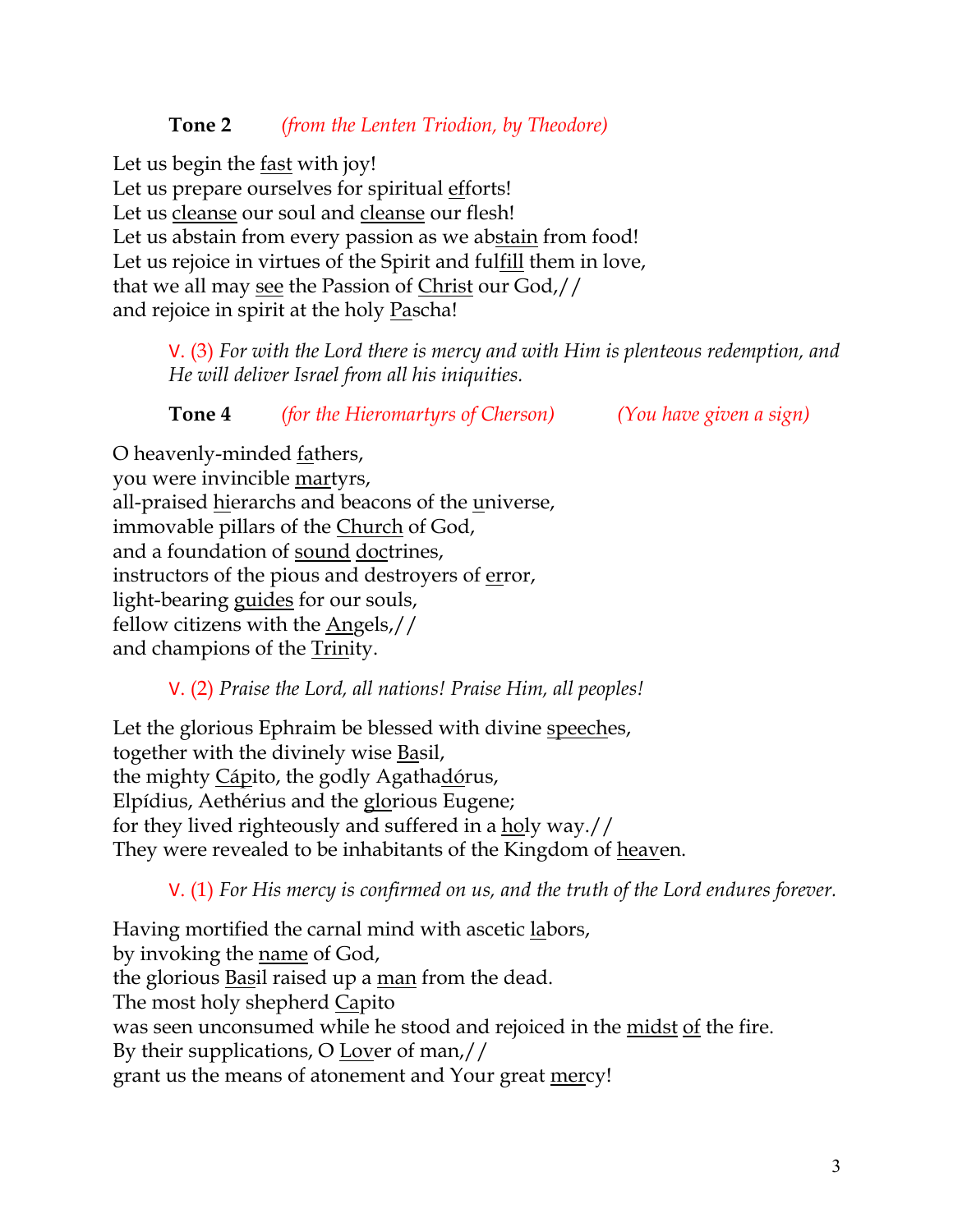*Glory to the Father, and to the Son, and to the Holy Spirit; now and ever, and unto ages of ages. Amen.* 

**Tone 4** *(Theotokion) (You have given a sign)*

Wash away the filth of the passions of my heart,

O all-praised Theotokos,

and cleanse all the wounds that come from my sins and their corruption, O pure one!

Set in order my unstable mind,

so that I, who am condemned and am your worthless servant,// may magnify your power and great protection!

## **Tone 8 Great Prokeimenon**

Turn not away Your face from Your child, for I am afflicted: / hear me speedily, draw near unto my soul, and deliver it! *(Ps. 68:21-22a)*

V. *Let Your salvation, O God, uphold me! (Ps. 68:34b)*

V. *Let the poor see and be glad! (Ps. 68:37a)*

V. *Seek God, and your soul shall live! (Ps. 68:37b)*

#### **Aposticha**

**Tone 4** *Idiomelon (from the Lenten Triodion)*

Your grace hath shone forth, O Lord: the grace which illumines our soul. This is the acceptable time! This is the time of repentance! Let us lay aside the works of darkness and put on the **armor** of light, that passing through the Fast as through a great sea we may reach the Resurrection on the third day// of our Lord Jesus Christ, the Savior of our souls.

V. *I lift up mine eyes to You, enthroned in the heavens! Behold, as the eyes of servants look to the hand of their master, as the eyes of a maid to the hand of her mistress, so our eyes look to the Lord our God, till He have mercy upon us. (Ps 122:1-2)*

(Repeat: "Your grace hath shone forth, O Lord…")

V. *Have mercy upon us, O Lord, have mercy upon us, for we have had more than enough of contempt. Too long our soul has been sated with the scorn of those who are at ease, the contempt of the proud. (Ps. 122:3-4)*